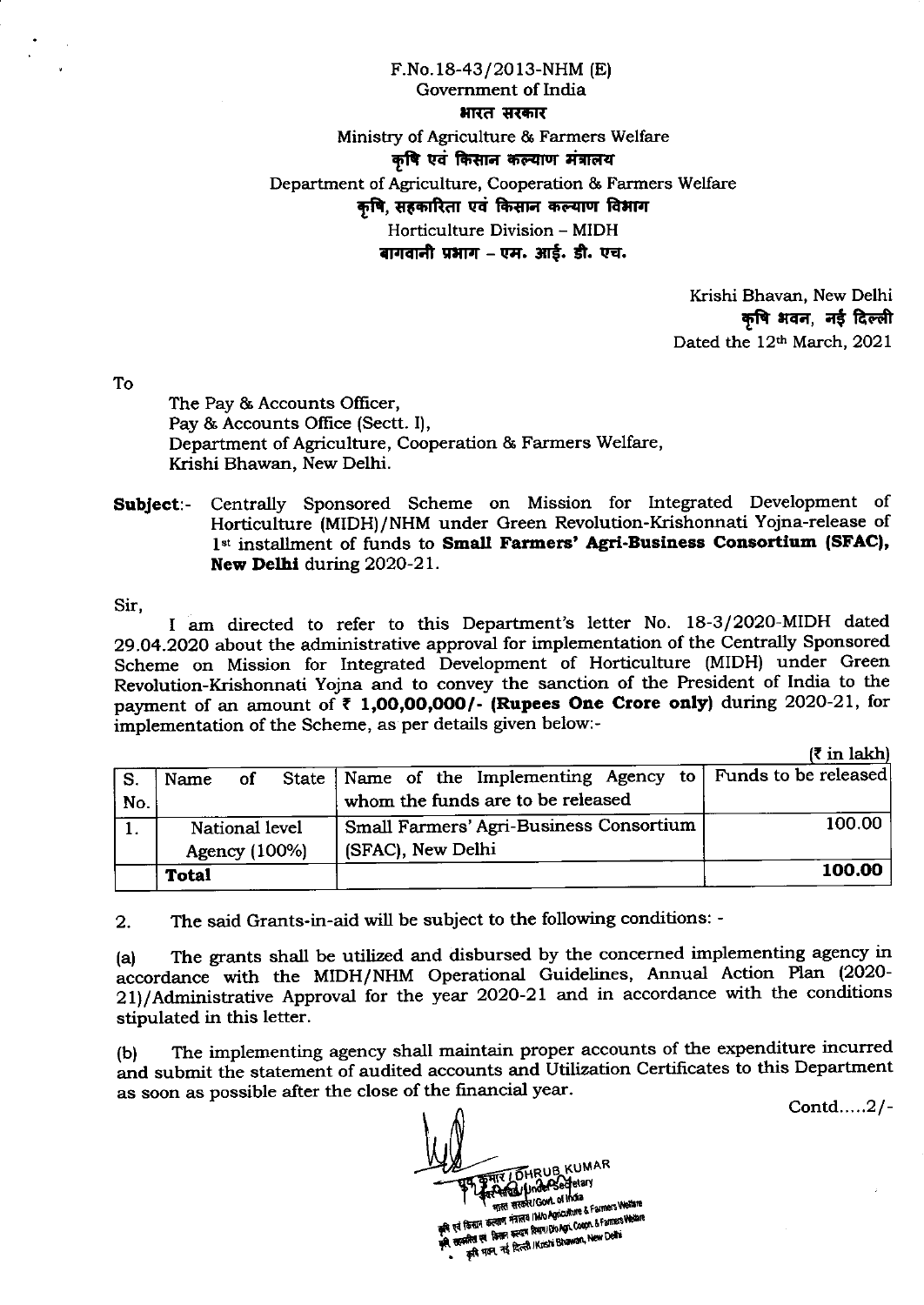(c) The audited records of all assets (permanent or semi permanent) acquired wholly or substantially out of the grant to the implementing agency should be maintained as prescribed in General Financial Rule 2017 and shall be fumished to the Government of India annually by the end of June, following the financial year to which it relates.

(d) Assets permanent or semi-permanent acquired wholly or substantially out of the grant by the Govemment of India shall not, without prior approval of the Govemment of India, be disposed of, encumbered or utilized for the purpose other than those for which the grant is being sanctioned.

(e) The accounts of the implementing agency shall be open to Internal Audit of the Principal Accounts Officer, Department of Agriculture, Cooperation and Farmers Welfare as well as the Statutory Audit by the Comptroller & Auditor General of India at his discretion and he shall have the right to demand the production of books, accounts, connected vouchers and other documents and papers in this regard.

(0 The concerned implementing agency shall furnish the physical and frnancial Progress report to this Department on monthly basis in the prescribed format.

(g) The Implementing Agencies will follow other terms and conditions contained in the General Financial Rules 2017, as amended from time to time.

(h) Any unspent balance of grant, which is not spent for the purpose for which it is sanctioned during the financial year shall be refunded to the Government of India or adjusted for further utilization at the end of the financial year. The funds shall be adjusted for further utilization at the end of the financial year. transferred electronically through RTGS System/Demand Draft to the Implementing Agencies.

(! AII grantee institutions shall submit Utilization Certificates in prescribed proforma  $(GFR-12A)$  on PFMS [Rule 86(6)].

(j) The Further use of Grants in Aid being released by this sanction Order, is to be done through EAT module of PFMS. The Utilization Certificate not supported by the EAT module data is likely to be rejected and expenditure is not to be treated as regular. The agency would be forced to refund the amount received as the expenditure not appearing in EAT module data is not to be taken as expenditure incurred in accordance with the terms and conditions of this Sanction Order.

3. The expenditure shall be debited to the following Head of Account:-

| Demand No. 1 (Plan)    | $(3 \in \mathbb{R}^2)$                                |                      |  |
|------------------------|-------------------------------------------------------|----------------------|--|
| <b>Head of Account</b> | Description                                           | Funds to be released |  |
| $MH - 2401$            | <b>Crop Husbandry</b>                                 |                      |  |
| 00.119                 | Horticulture & Vegetable Crops                        |                      |  |
| 55                     | Green-Revolution-Krishonnati Yojna                    |                      |  |
| $\overline{04}$        | Mission for Integrated Development of<br>Horticulture |                      |  |
| 550431                 | Grants-in-aid - General                               | 100.00               |  |

Responsibility for ensuring/benefits as mentioned above solely lies with the State Horticulture Mission/Implementing Agency and it should be reflected in the progress report and post the data accordingly in NHM websije also

Contd......3/-

-2-

।<br>**|हु**व कुमार / DHRUB KUMAR **Secretary**<br>Secretary **le Strange of the Paris of Advised Commerce Section** r is a procession of the left of the form of the last violence of the last violence f ti 1r कृषि मतन, नई दिल्ली /Krishi Bhawan, New Delhi